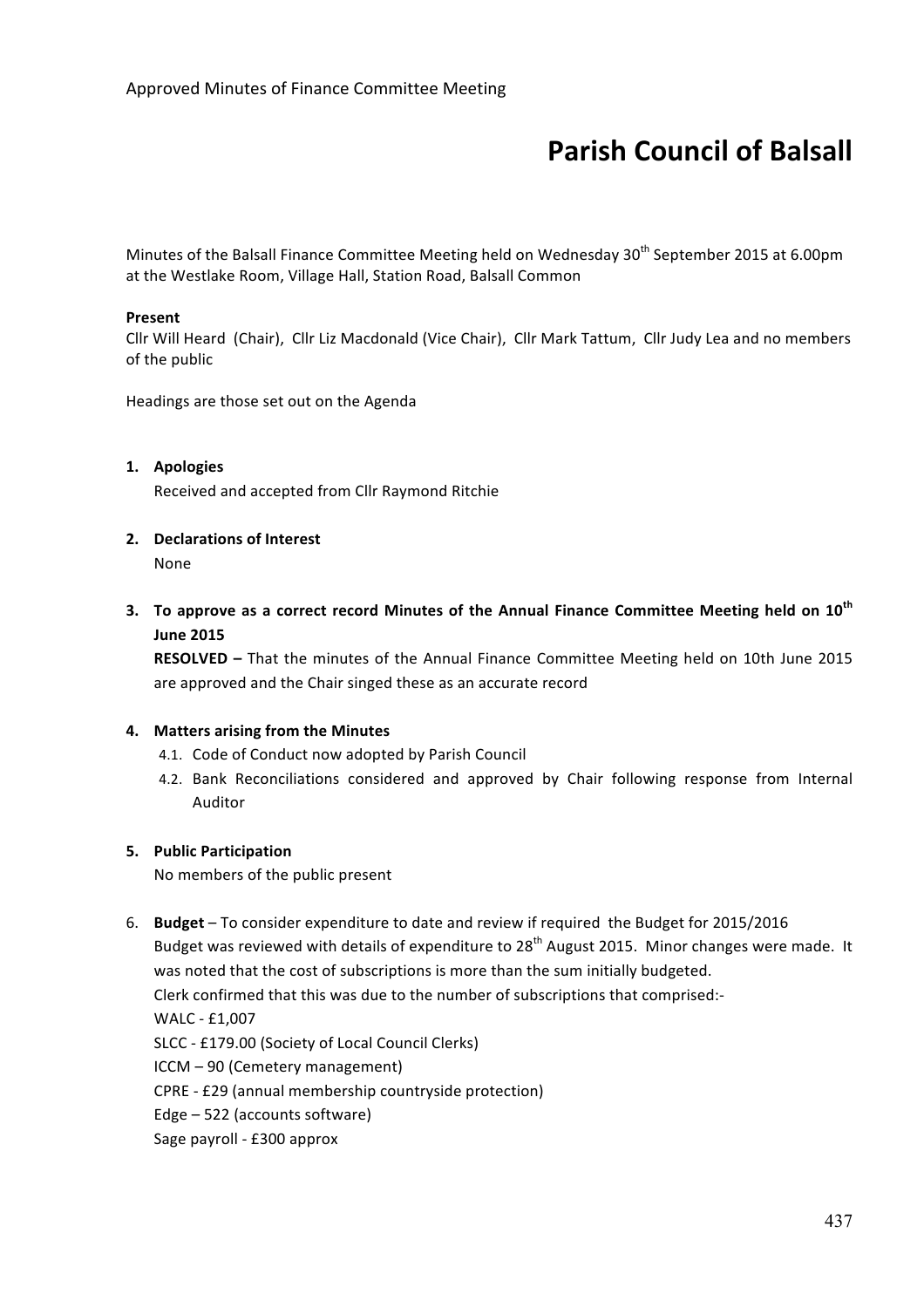This takes the total to significantly more than budget although the Edge subscription will now lapse as we are changing to spreadsheet accounts.

The budget was revised to show an increase to reflect this. Other areas were reduced from administration to maintain overall total under administration heading.

Cemetery – Clerk advised that long term expenditure to be considered in the future is to improve the gravel paths to a level surface – Clerk to provide further details once proposals are received Current maintenance works are to remove weeds and improve the appearance of the paths

Xmas lights – Clerk advised that this expense may be more than the sum budgeted as we were purchasing extra lights for the tree outside the library. Full details are not known.

Chadwick  $End -$  Clerk confirmed that expenditure had exceeded than the sum provided in the budget as legal costs had increased. Whilst there is money in reserves from 2014/2015 to cover the cost, there is unlikely to be any money left in reserves. The matter has not been concluded. It was agreed that the additional cost will be taken from reserves for 2014/2015 as the cost relates solely to Chadwick End.

The document was approved as amended

7. Reconciliations - To sign off bank reconciliations

**RESOLVED** – That the bank reconciliations are approved and signed by the Chair

8. Audit – To receive External Audit report and agree any action required

Clerk provided report for Auditor. No matters were raised apart from a difference in staff costs. Clerk is arranging for notice of closure of audit to be displayed.

9. Date for next meeting  $-$  The date for the next Finance meeting is to be held on Wednesday 13<sup>th</sup> January 2016

There being no further business the Chair thanked everyone for attending and closed the meeting at 19.03pm

| Cllr Will Heard                                 |  |
|-------------------------------------------------|--|
| Chair                                           |  |
| <b>Balsall Parish Council Finance Committee</b> |  |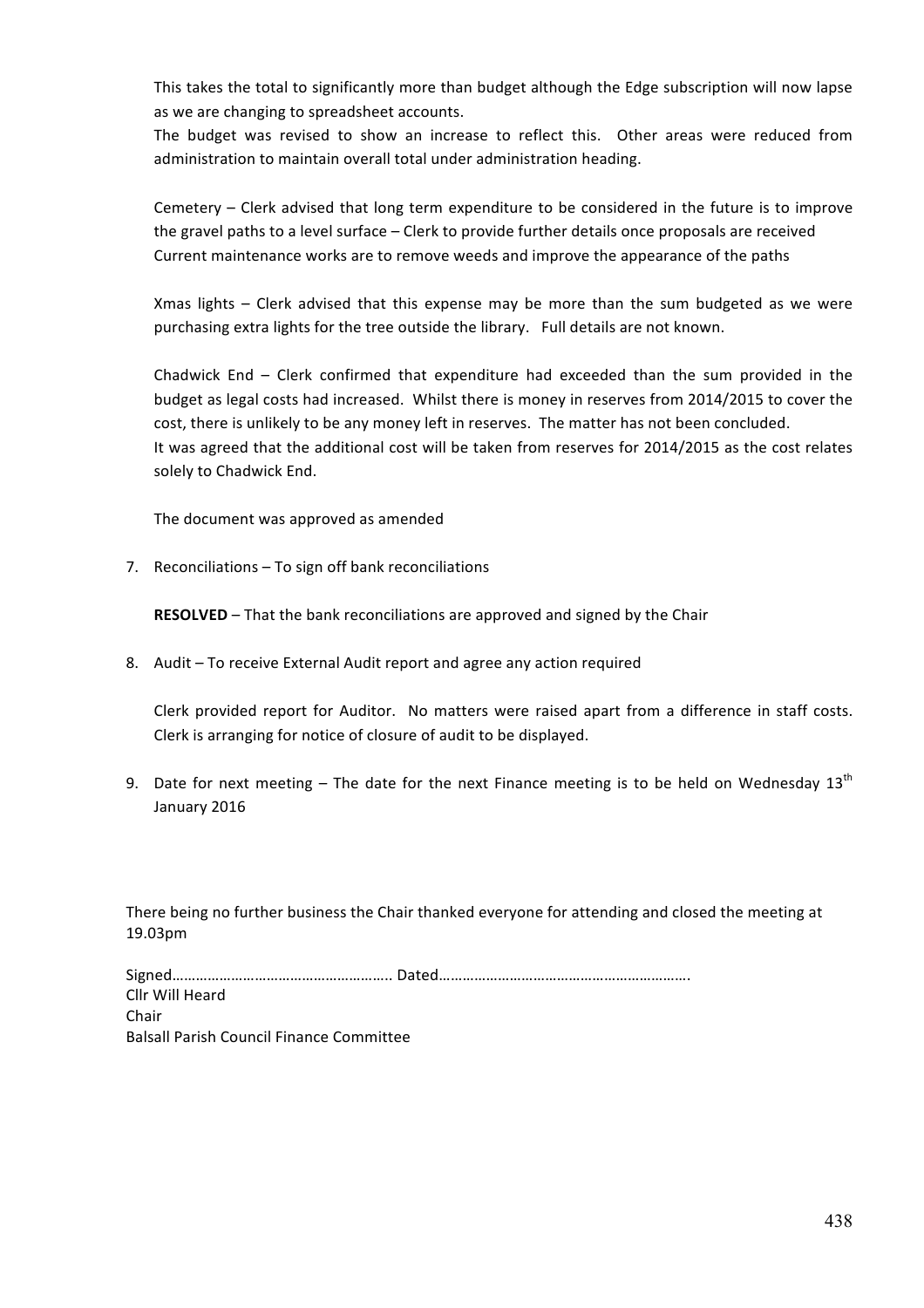| <b>Budget Heads</b>              | <b>Actual</b><br><b>Spend</b><br>2014/1<br>5 | Varian<br>ce<br>2014/1<br>$5 (B-S)$ | <b>Budget</b><br>2015/1<br>6 | <b>Revised</b><br><b>Budget</b><br>2015/1<br>6 | <b>Budg</b><br>et % | <b>Committ</b><br>ed<br>2015/16 | <b>Actual</b><br><b>Spend</b><br>2015/1<br>6 to 28<br>Augu<br>2015 | Varianc<br>e |
|----------------------------------|----------------------------------------------|-------------------------------------|------------------------------|------------------------------------------------|---------------------|---------------------------------|--------------------------------------------------------------------|--------------|
| Personnel                        |                                              |                                     |                              |                                                |                     |                                 |                                                                    |              |
| <b>Clerk Salary</b>              | 21,896.<br>00                                | 7,104.0<br>0                        | 29,000.0<br>0                | 25,000.0<br>0                                  |                     | 13,222.72                       | 10,304.<br>59                                                      |              |
| <b>Councillors Allowances</b>    | 1,663.6<br>2                                 | 1,236.3                             | 2,500.00                     | 3,150.00                                       |                     | 3,150.00                        | 0.00                                                               |              |
| <b>Chairmans Allowance</b>       | incl<br>above                                | 8                                   | 400.00                       | 397.00                                         |                     | 397.00                          | 0.00                                                               |              |
| <b>Training</b>                  | 261.00                                       | 739.00                              | 1,000.00                     | 1,000.00                                       |                     | 15.00                           | 180.00                                                             |              |
| Expenses                         | 58.10                                        | 241.90                              | 300.00                       | 300.00                                         |                     |                                 | 175.22                                                             |              |
| <b>Personnel Sub-total</b>       | 23,878.<br>72                                | 9,321.2<br>8                        | 33,200.0<br>0                | 29,847.0<br>0                                  | 25.4                | 16,784.7                        | 10,659.<br>8                                                       | 2,402.4<br>7 |
| <b>Administration</b>            |                                              |                                     |                              |                                                |                     |                                 |                                                                    |              |
| Off site - Storage<br>(Arden)    | 1,080.0<br>$\mathbf{0}$                      | 120.00                              | 1,200.00                     | 1,200.00                                       |                     | 1,200.00                        | 0.00                                                               |              |
| Insurance                        | 1,565.8<br>6                                 | 3,434.1<br>4                        | 5,000.00                     | 1,600.68                                       |                     |                                 | 1,600.6<br>8                                                       |              |
| Telephone/postage/IT/<br>Website | 640.13                                       | 359.87                              | 1,000.00                     | 2,000.00                                       |                     |                                 | 235.34                                                             |              |
| <b>Office Premises</b>           | 0.00                                         | 9,000.0<br>0                        | 9,000.00                     | 9,000.00                                       |                     | 9,000.00                        | 0.00                                                               |              |
| Stationery                       | 312.41                                       | 87.59                               | 400.00                       | 500.00                                         |                     | 87.91                           | 292.34                                                             |              |
| Software/hardware                | 441.40                                       | 58.60                               | 500.00                       | 600.00                                         |                     | 314.38                          | 0.00                                                               |              |
| Room hire                        | 238.00                                       | 462.00                              | 700.00                       | 500.00                                         |                     |                                 | 84.00                                                              |              |
| Subscriptions/Licences           | 263.00                                       | 837.00                              | 1,100.00                     | 2,200.00                                       |                     | 300.00                          | 1,833.0<br>0                                                       |              |
| General maintenance              | 60.00                                        | 940.00                              | 1,000.00                     | 500.00                                         |                     |                                 | 468.70                                                             |              |
| Office furniture                 | 423.36                                       | 76.64                               | 500.00                       | 500.00                                         |                     |                                 | 358.80                                                             |              |
| Steering<br>group/Chadwick PC    | 1,666.6<br>6                                 | 1,666.6<br>6                        | 0.00                         | 0.00                                           |                     |                                 | 0.00                                                               |              |
| <b>Admin Sub-total</b>           | 6,690.8<br>2                                 | 13,709.<br>18                       | 20,400.0<br>0                | 18,600.6<br>8                                  | 15.8                | 10,902.3                        | 4,872.9                                                            | 2,825.5<br>3 |
| <b>Professional Services</b>     |                                              |                                     |                              |                                                |                     |                                 |                                                                    |              |
| Legal Advice                     | 1,986.0                                      | 3,014.0                             | 5,000.00                     | 5,000.00                                       |                     |                                 | 3,147.3                                                            |              |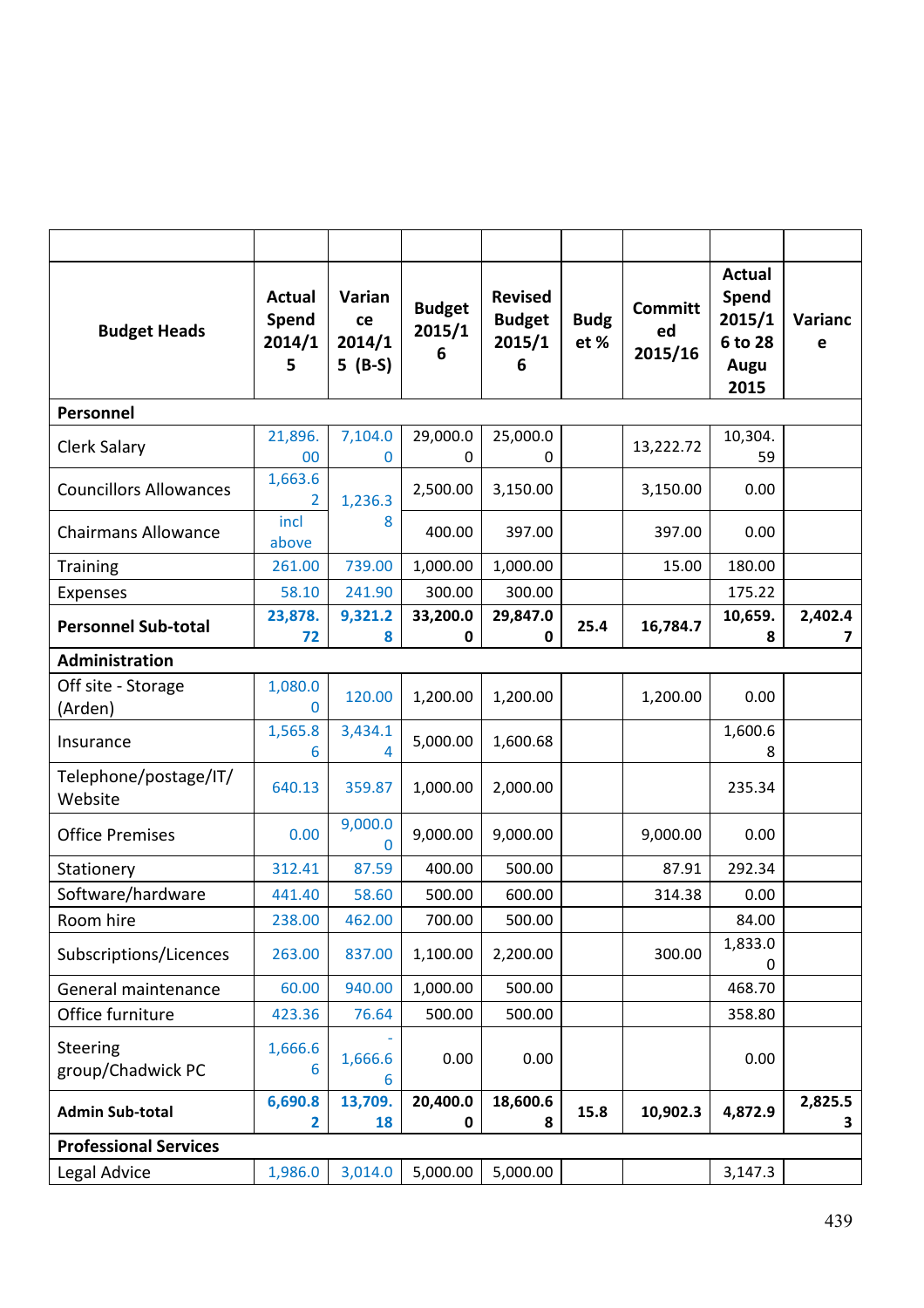|                                  | $\bf{0}$                     | $\mathbf 0$             |               |               |      |          | $\overline{4}$ |               |
|----------------------------------|------------------------------|-------------------------|---------------|---------------|------|----------|----------------|---------------|
| <b>Planning Consultants</b>      | 300                          | $-300.00$               | 0.00          | 3,000.00      |      |          | 0.00           |               |
| Audit/Risk                       |                              |                         |               |               |      |          |                |               |
| Management/                      | 785.00                       | 3,215.0<br>$\Omega$     | 4,000.00      | 4,000.00      |      | 300.00   | 0.00           |               |
| Governance                       |                              |                         |               |               |      |          |                |               |
| Other professionals              | 2,420.0<br>$\bf{0}$          | 2,420.0<br>0            |               | 4,000.00      |      |          | 0.00           |               |
| <b>Prof Services Sub-total</b>   | 5,491.0<br>0                 | 3,509.0<br>$\bf{0}$     | 4,000.00      | 16,000.0<br>0 | 13.6 | 300.0    | 3,147.3        | 12,552.<br>66 |
| <b>Cemetery</b>                  |                              |                         |               |               |      |          |                |               |
| Grounds Mtc/pest                 | 6,412.0                      | 2,587.9                 | 10,450.0      | 10,450.0      |      | 3,600.00 | 5,420.6        |               |
| control                          | 6                            | 4                       | 0             | 0             |      |          | 0              |               |
| Rates                            | 562.91                       | 1,637.0<br>9            | 2,200.00      | 750.00        |      |          | 18.78          |               |
| Refuse collection                | 879.52                       | 520.48                  | 1,400.00      | 1,200.00      |      | 570.00   | 412.95         |               |
| Furniture                        | 70.00                        | 680.00                  | 750.00        | 1,500.00      |      |          | 112.45         |               |
| Capital Loan repayment           | 0.00                         | 0.00                    | 0.00          | 0.00          |      | 0.00     | 0.00           |               |
| Stationery                       | 0.00                         | 200.00                  | 200.00        | 200.00        |      | 0.00     | 0.00           |               |
| Administration                   | 1,403.0<br>$\mathbf{0}$      | 1,403.0<br>0            | 0.00          | 0.00          |      | 0.00     | 0.00           |               |
| General maintenance              | 60.00                        | $-60.00$                | 0.00          | 1,000.00      |      | 0.00     | 0.00           |               |
|                                  |                              |                         |               |               |      |          |                |               |
|                                  | 9,387.4                      | 4,162.5                 | 15,000.0      | 15,100.0      |      |          |                | 4,965.2       |
| <b>Cemetery sub-total</b>        | 9                            | 1                       | 0             | 0             | 12.9 | 4,170.0  | 5,964.8        | 2             |
| <b>Grounds Maintenance</b>       | 3,581.4                      | $-581.40$               | 3,000.00      | 4,000.00      |      | 3,581.40 | 0.00           | $\bf{0}$      |
| Safety Inspections               | $\mathbf{0}$<br>2,774.5<br>9 | 1,274.5<br>9            | 1,500.00      | 3,000.00      |      | 2,775.59 | 0.00           |               |
| Repairs and<br>maintenance       | 3,158.9<br>0                 | 2,158.9<br>$\mathbf 0$  | 1,000.00      | 4,000.00      |      | 367.68   | 0.00           |               |
| Litter and waste<br>collection   | 2,762.9<br>7                 | $-262.97$               | 2,500.00      | 3,000.00      |      | 1,898.71 | 1,684.9<br>8   |               |
| Major repairs/upgrading<br>equip | 0.00                         | 2,000.0<br>$\mathbf 0$  | 2,000.00      | 2,000.00      |      | 2,000.00 | 0.00           |               |
| <b>Recreation sub-total</b>      | 12,277.<br>86                | 2,277.8<br>6            | 10,000.0<br>0 | 16,000.0<br>0 | 13.6 | 10,623.4 | 1,685.0        | 3,691.6<br>4  |
| Road Safety & Rights of Way      |                              |                         |               |               |      |          |                |               |
| Village planting                 | 972.20                       | 27.80                   | 1,000.00      | 1,200.00      |      | 600.00   | 620.00         |               |
| <b>Xmas</b>                      | 5,266.2<br>$\mathbf 0$       | 1,766.2<br>0            | 3,500.00      | 6,000.00      |      | 5,266.20 | 0.00           |               |
| <b>Bus shelters</b>              | 0.00                         | 1,000.0<br>$\mathbf{0}$ | 1,000.00      | 1,000.00      |      | 0.00     | 240.00         |               |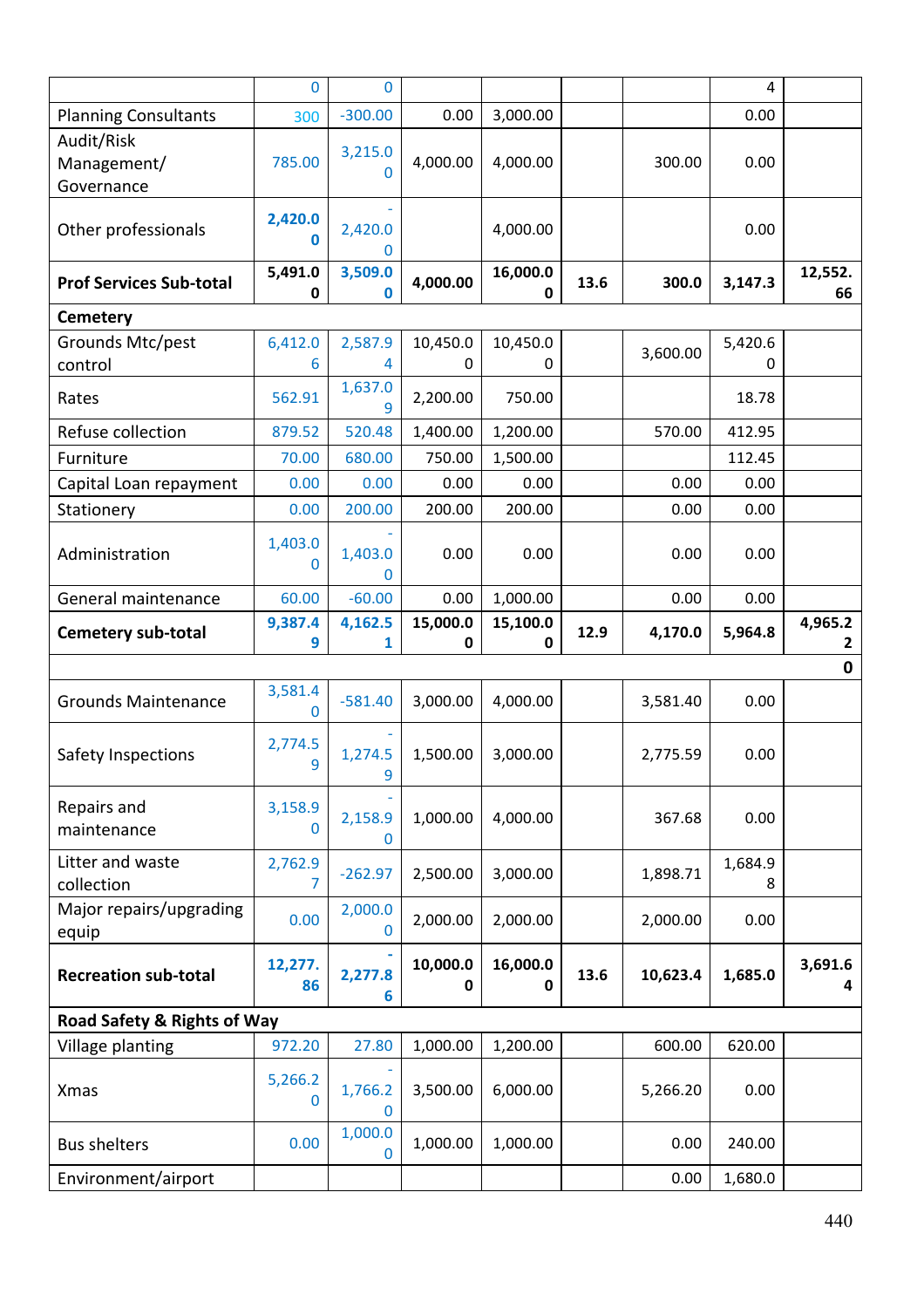|                                                                       |              |                         |               |               |      |         | $\boldsymbol{0}$ |               |
|-----------------------------------------------------------------------|--------------|-------------------------|---------------|---------------|------|---------|------------------|---------------|
| <b>RSRoW sub-total</b>                                                | 6,238.4<br>0 | $-738.40$               | 5,500.00      | 8,200.00      | 7.0  | 5,866.2 | 2,540.0          | $-206.20$     |
| <b>CCTV</b>                                                           |              |                         |               |               |      |         |                  |               |
| <b>Annual Maintenance</b>                                             | 0.00         | 400.00                  | 400.00        | 0.00          |      |         | 0.00             |               |
| Repairs and                                                           | 293.48       | $-293.48$               | 0.00          | 0.00          |      |         | 0.00             |               |
| Maintenance                                                           |              |                         |               |               |      |         |                  |               |
| System upgrade                                                        | 0.00         | 0.00                    | 0.00          | 0.00          |      |         | 0.00             |               |
| Phone line                                                            | 218.74       | $-218.74$               | 390.00        | 390.00        |      | 385.70  | 168.89           |               |
| <b>CCTV sub-total</b>                                                 | 512.22       | $-112.22$               | 790.00        | 390.00        | 0.3  | 385.7   | 168.9            | $-164.59$     |
| <b>Grants</b>                                                         |              |                         |               |               |      |         |                  |               |
| Football club                                                         | 0.00         | 1,250.0<br>$\mathbf{0}$ | 0.00          |               |      |         | 2,000.0<br>0     |               |
| Jubilee Centre                                                        | 0.00         | 10,000.                 | 0.00          |               |      |         | 2,040.0          |               |
|                                                                       |              | 00                      |               |               |      | 0.00    | 0                |               |
| Library summer                                                        |              |                         |               |               |      |         |                  |               |
| activities                                                            |              |                         |               |               |      |         | 140.00           |               |
| St Peter's toddler Group                                              |              |                         |               |               |      |         | 100.00           |               |
| <b>Berkswell Scouts</b>                                               |              |                         |               |               |      |         | 2,000.0<br>0     |               |
|                                                                       | 1,000.0      |                         |               |               |      |         |                  |               |
| Library reading scheme                                                | 0            | 1,000.0                 | 0.00          |               |      |         |                  |               |
|                                                                       |              | 0                       |               |               |      |         | 90.00            |               |
| <b>Scouts</b>                                                         | 215.00       | 1,785.0<br>0            | 0.00          |               |      |         | 2,075.0<br>0     |               |
| <b>Berkswell &amp; Balsall</b>                                        |              |                         |               |               |      |         | 1,900.0          |               |
| <b>Rugby Club</b>                                                     |              |                         |               |               |      |         | $\Omega$         |               |
| <b>Grants sub-total</b>                                               | 1,215.0<br>0 | 12,035.<br>00           | 13,250.0<br>0 | 13,250.0<br>0 | 11.3 | 0.0     | 10,345.<br>0     | 2,905.0<br>0  |
| <b>B-B NDP</b>                                                        |              |                         |               |               |      |         |                  |               |
|                                                                       |              |                         |               |               |      | 50.0    |                  |               |
|                                                                       |              |                         |               |               |      |         |                  |               |
|                                                                       |              |                         |               | 5,000.00      | 4.3  | 50.0    | 0.0              | 4,950.0       |
| <b>B-B NDP sub-total</b><br><b>Chadwick End Village Hall/Pavilion</b> |              |                         |               |               |      |         |                  | 0             |
| <b>Utilities - Electricity</b>                                        | 0.00         | 0.00                    | 0.00          | 0.00          |      |         |                  |               |
| Utilities - Water                                                     | 0.00         | 0.00                    | 0.00          | 0.00          |      |         |                  |               |
| Repairs and minor maint                                               | 0.00         | 0.00                    | 0.00          | 0.00          |      |         |                  |               |
| Health & Safety                                                       | 220.87       | $-220.87$               | 0.00          | 0.00          |      |         |                  |               |
|                                                                       |              |                         |               |               |      |         |                  |               |
|                                                                       | 3,101.0<br>0 | 3,101.0                 | 0.00          | 0.00          |      |         |                  |               |
| Legal Advice                                                          |              | 0                       |               |               |      |         |                  |               |
| Contingency                                                           | 0.00         | 0.00                    | 0.00          | 0.00          |      |         |                  |               |
| Management costs                                                      | 0.00         | 0.00                    | 0.00          | 0.00          |      |         |                  |               |
| <b>Grounds Maintenance</b>                                            | 94.54        | $-94.54$                | 0.00          | 0.00          |      |         |                  |               |
| <b>CE Sub-total</b>                                                   | 3,416.4<br>1 | 3,416.4<br>1            | 0.00          | 0.00          | 0.0  | 0.0     | 17,248.<br>8     | 17,248.<br>80 |